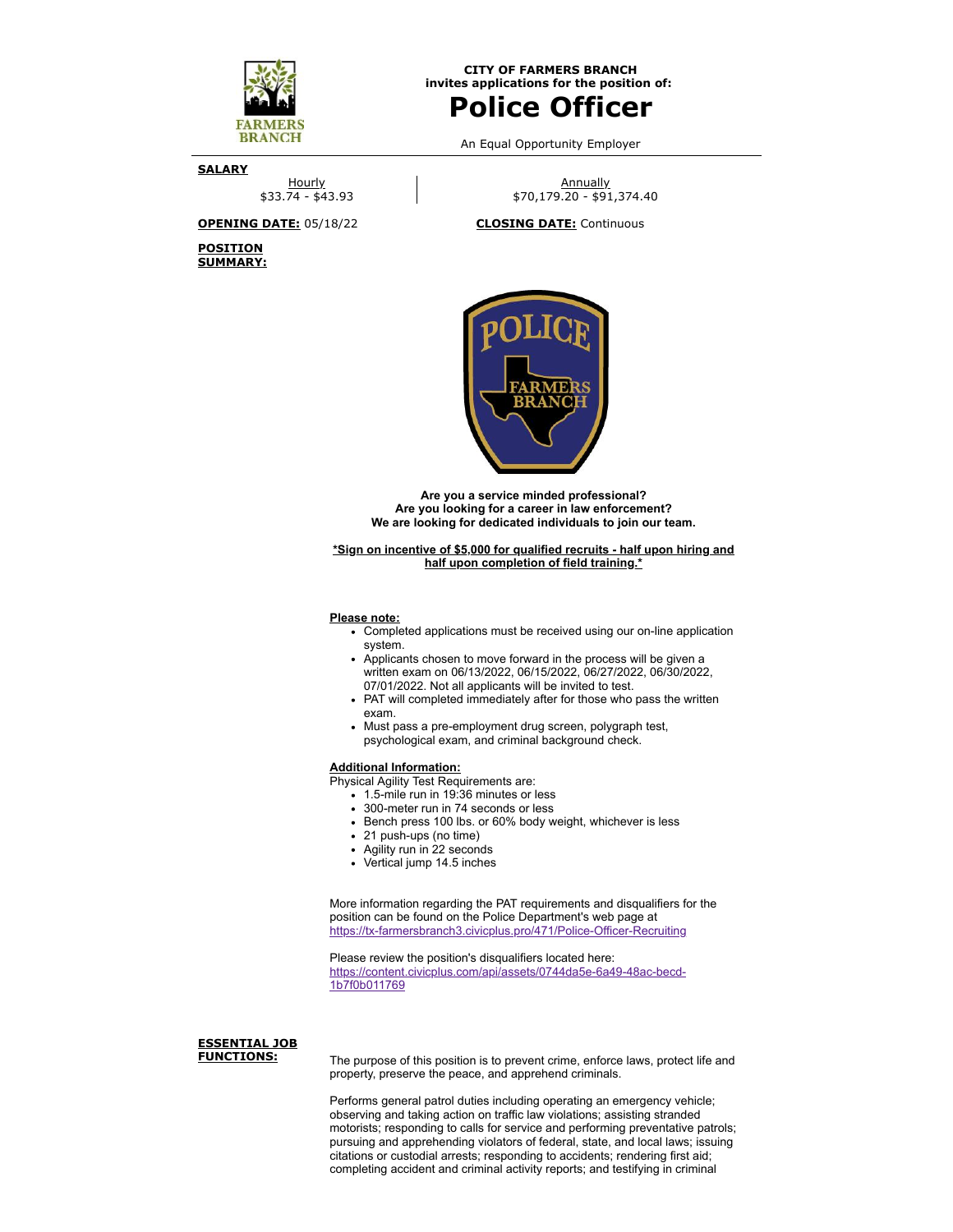and civil court cases.

May be assigned specialized duties including but not limited to executing misdemeanor and felony warrant of arrest; fingerprinting; presenting crime prevention programs in various settings to a variety of audiences; investigating criminal offenses, working in an undercover capacity; providing residential and commercial security surveys, serving as Court Bailiff for Municipal Court, and serving as a School Resource Officer.

May be assigned to any of the following divisions: Tactical, Training, Investigations, Juvenile, Narcotics, and Field Operations.

#### **EDUCATION AND**<br>EXPERIENCE: Work requires knowledge necessary to understand basic operational, technical, or office processes. Level of knowledge equivalent to four years of high school or equivalency.

Some experience is required.

#### **KNOWLEDGE, SKILLS AND ABILITIES:**

Decisions regarding implementation of policies may be made. Contact may involve support of controversial positions or the negotiation of sensitive issues or important presentations. Contacts may involve stressful, negative interactions with the public requiring high levels of tact and the ability to respond to aggressive interpersonal interactions.

This position normally performs the duty assignment after receiving general instructions as to methods, procedures, and desired end results. There is some opportunity for discretion when making selections among a few, easily identifiable choices. The assignment is usually reviewed upon completion.

Work requires a comprehensive, practical knowledge of a technical field with use of analytical judgment and decision-making abilities appropriate to the work environment of the organization.

Intermediate ability to read papers, periodicals, journals, manuals, dictionaries, thesauruses, and encyclopedias. Basic ability to perform the four basic arithmetic operations. Intermediate ability to write reports, prepare business letters, expositions, and summaries with proper format, punctuation, spelling, and grammar, using all parts of speech.

Good knowledge of modern law enforcement practices and procedures; good knowledge of criminal structures and traffic ordinances; good knowledge of investigation techniques and procedures; good knowledge of departmental policies, procedures, city ordinances, state and federal law; skill in the care and use of crime scene tools, cameras, police weapons, radios and computer. Ability to safely operate a motor vehicle in routine and emergency or extreme circumstances.

#### **Special Requirements:**

This position is classified as a safety-sensitive position and is subject to random drug and alcohol testing during the course of employment.

#### **Licenses and Certificates:**

Valid driver's license with good driving record and ability to maintain while employed.

Must obtain a TCOLE license and Basic Certificate within six months of employment and maintain throughout employment.

#### **Work Environment:**

Work is primarily in field environment and involves considerable exposure to weather conditions, hazardous situations and materials etc. Physical demands are medium and require standing, walking, running, climbing, jumping, crawling, crouching etc. May be required to move heavy objects over 170 lbs. Must be able to work rotating shifts including weekends.

APPLICATIONS MAY BE OBTAINED AND FILED ONLINE AT: <mark>[http://www.farmersbranchtx.gov](http://www.farmersbranchtx.gov/)</mark><br>ALTERNATIVE FORMAT MAY BE OBTAINED AT: 13000 William Dodson Pkwy Farmers Branch, TX 75234 972.919.2556

Job #01065 POLICE OFFICER HC

An Equal Opportunity Employer